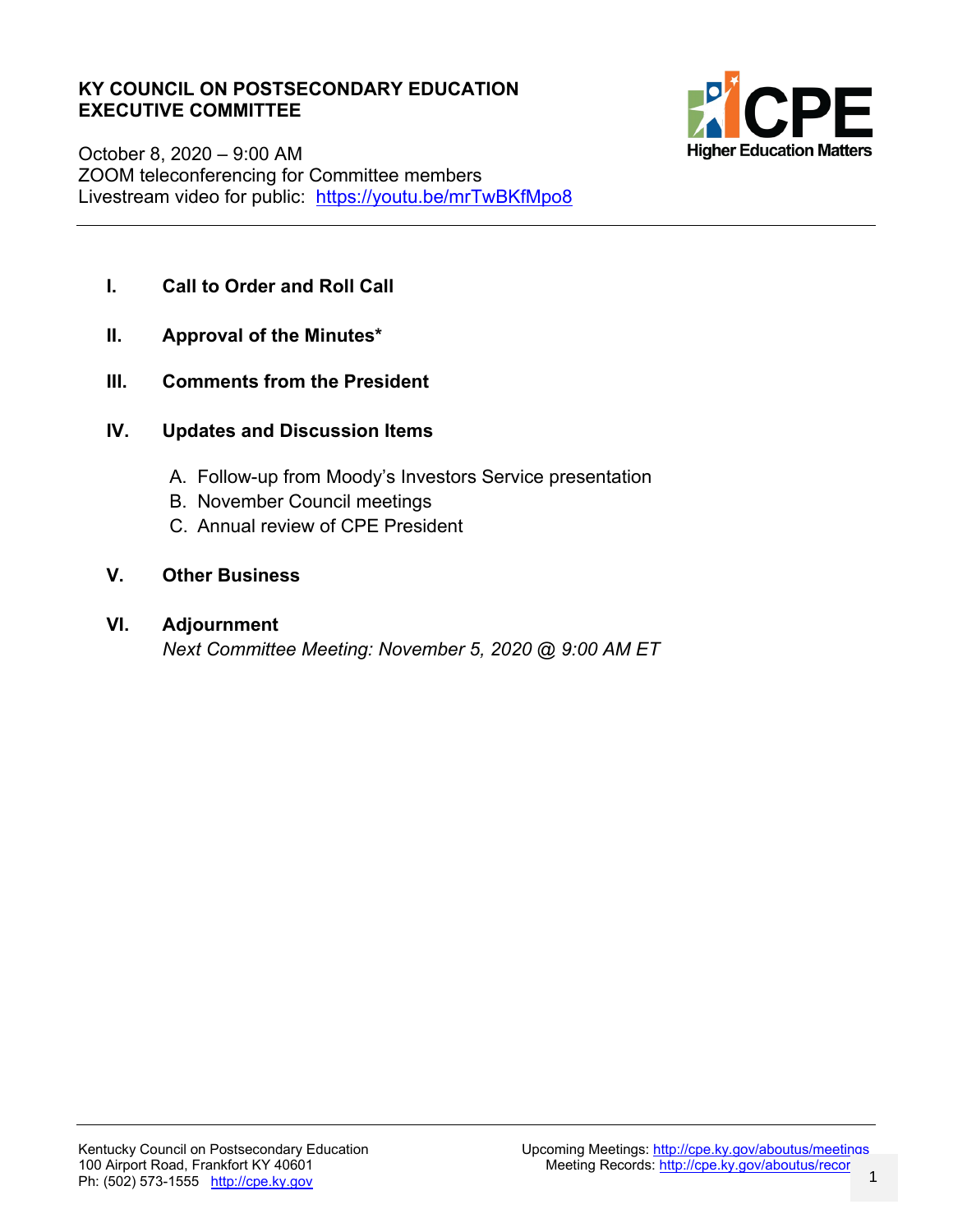# **DRAFT MINUTES**

Council on Postsecondary Education

| Type: | <b>Executive Committee</b>                                                          |
|-------|-------------------------------------------------------------------------------------|
| Date: | August 6, 2020                                                                      |
| Time: | 9:00 a.m. ET                                                                        |
|       | Location: Virtual Meeting - Committee members by ZOOM, Public viewing hosted on CPE |
|       | YouTube Page.                                                                       |

# **CALL TO ORDER**

The Executive Committee met Thursday, August 6, 2020, at 9:00 a.m., ET. Pursuant to Executive Order 2020-243 and a memorandum issued by the Finance and Administration Cabinet dated March 16, 2020, and in an effort to prevent the spread of Novel Coronavirus (COVID-19), the Committee met utilizing a video teleconference. Members of the public were invited to view the meeting virtually on the CPE YouTube page. Chair Ben Brandstetter presided.

# **ATTENDENCE**

Members in attendance: Ben Brandstetter, Ron Beal, Kim Halbauer, Kristi Nelson, Robert Staat, and Sherrill Zimmerman.

CPE President Aaron Thompson attended the meeting and served as Secretary of the board, per the CPE Bylaws. Heather Faesy, CPE's senior associate for Board Relations, served as recorder of the meeting minutes.

# **APPROVAL OF THE MINUTES**

The committee approved the minutes of the June 4, 2020 Executive Committee meeting.

# **UPDATE ON POSTSECONDARY EDUCATION WORKING GROUP ON PERFORMANCE FUNDING**

On July 30, 2020, the Postsecondary Education Working Group on Performance Funding reconvened by legislative mandate to determine if the comprehensive funding model is functioning as expected, identify any unintended consequences of the model, and to recommend any adjustments to the model. CPE President Aaron Thompson provided an overview of the topics discussed at the first meeting.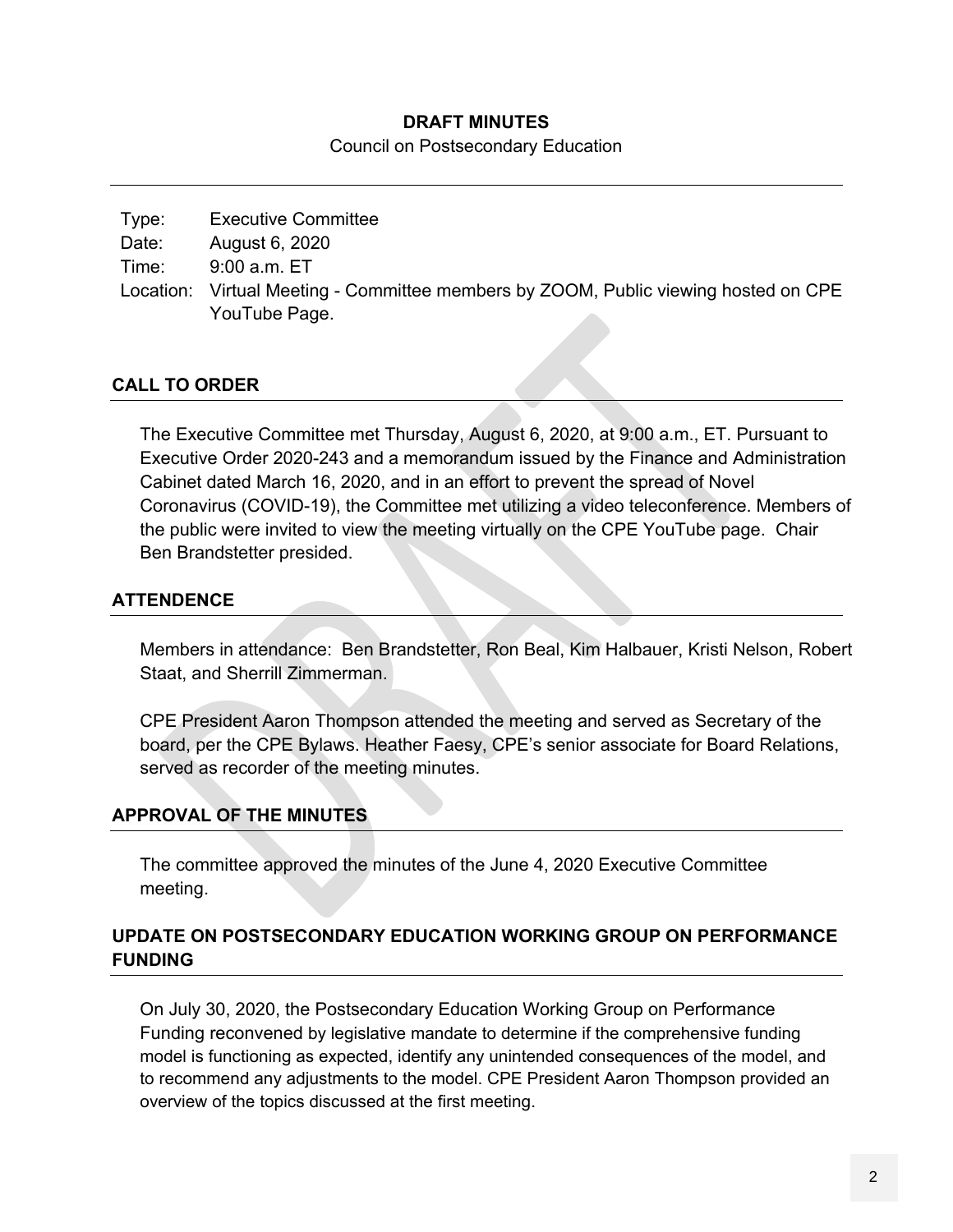## **CAMPUS RE-OPENING PLANS**

President Thompson provided an update on the public institution's re-opening plans. All institutions, with the exception of Western Kentucky University, planned reopening with in person classes on August 17. Western Kentucky University's reopening date for in person classes was set for August 24. All campuses have extensive safety protocols in place and contingency plans should an outbreak occur. Council members inquired additional information regarding how online learning has advanced over the summer as well as online learning fees assessed by the campuses.

### **ACADEMIC PROGRAM REVIEW PROJECT**

Melissa Bell, CPE's Vice President of Academic Affairs, provided a brief status update on the academic program review project. She discussed the data analysis portion as well as workshops being provided to the institutions for implementation. Work is expected to be complete by December 2020. A full overview will be provided at the August 18, 2020 Academic and Strategic Initiatives Committee meeting.

# **SEPTEMBER 2020 CPE RETREAT AND BUSINESS MEETING**

The Executive Committee discussed the current pandemic situation and travel restrictions still in place. Due to the still evolving situation, the Committee cancelled the in-person retreat and scheduled a two-hour work session instead.

#### **ADJOURNMENT**

The Executive Committee adjourned at 9:45 a.m., ET.

*MINUTES REVIEWED AND APPROVED BY THE COMMITTEE: \_\_\_\_\_\_\_\_\_\_\_\_*